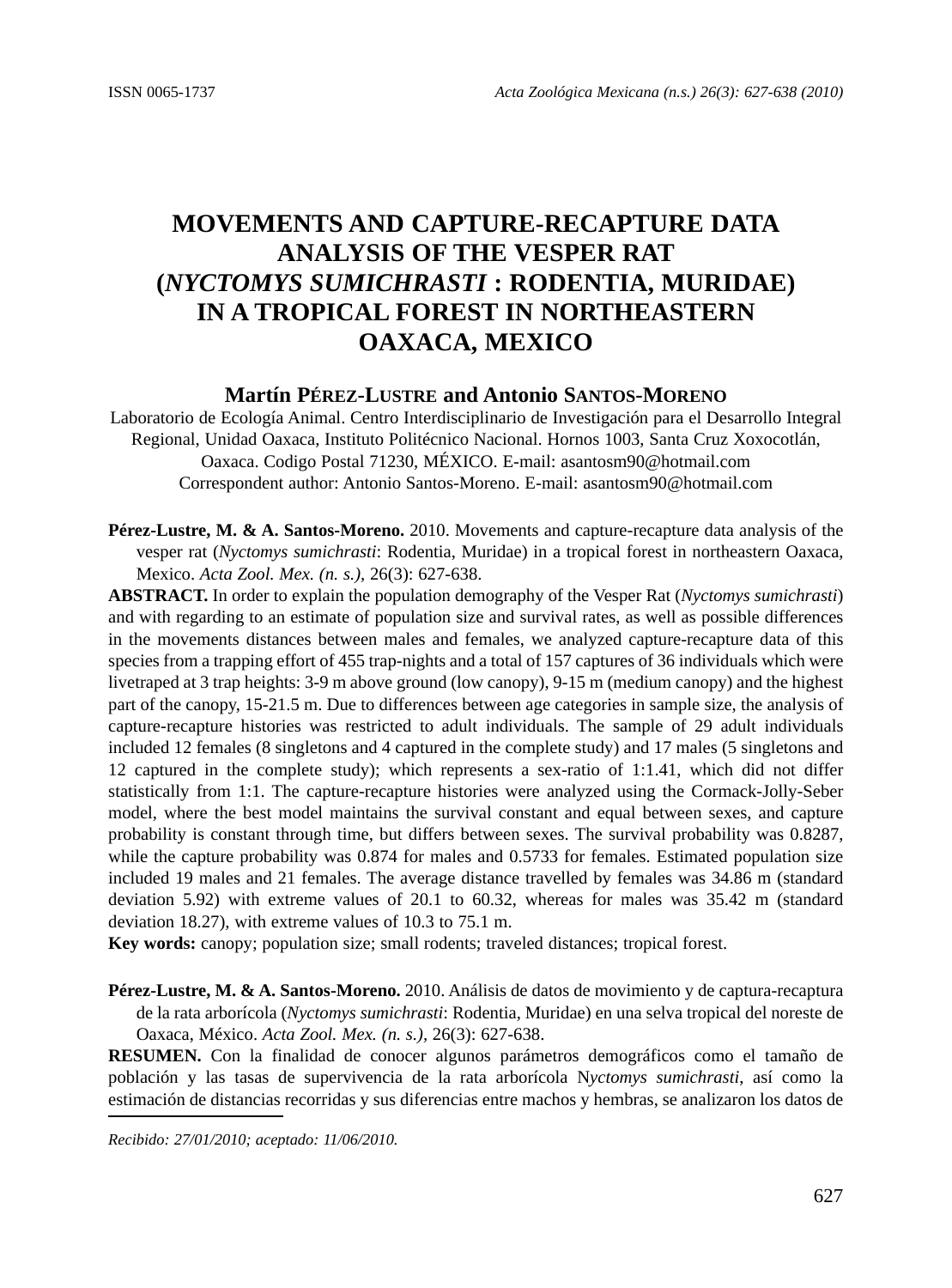#### *Pérez-Lustre & Santos-Moreno: Demographics and movements of the Vesper Rat*

captura-recaptura de esta especie obtenidos con un esfuerzo de captura de 455 trampas-noches y un total de 157 capturas de 36 ejemplares. Las capturas se realizaron a tres niveles de altitud sobre los árboles: 3-9 m sobre el suelo (dosel bajo), 9-15 m (dosel medio) y la parte más alta del dosel, 15-21.5 m. Debido a las diferencias entre las categorías de edad en el tamaño de la muestra, el análisis de las historias de captura-recaptura se restringió a los individuos adultos. La muestra de 29 individuos adultos, incluyó 12 hembras (8 registradas solo en una ocasión y 4 capturadas en todos los muestreos) y 17 machos (5 registrados en un solo muestreo y 12 capturados en todos los muestreos), lo que representa una relación de sexos de 1:1.41, que no difiere estadísticamente de 1:1. Las historias de captura-recaptura se analizaron mediante el modelo probabilístico de Cormack-Jolly-Seber, donde el mejor modelo fue aquel en que la probabilidad de supervivencia aparente es igual entre sexos y constante a través del tiempo (0.8287) y la probabilidad de captura es constante a través del tiempo, pero difiere entre los sexos: 0.874 para los machos y 0.5733 para las hembras. El tamaño de la población se estimó en 19 machos y 21hembras. La distancia media recorrida por las hembras fue de 34.86 m (desviación estándar 5.92) con valores extremos de 20.1 a 60.32, mientras que para los machos fue de 35.42 m (desviación estándar 18.27), con valores extremos de 10.3 a 75.1 m.

**Palabras clave:** Dosel; tamaño poblacional; pequeños roedores; distancias recorridas; bosque tropical.

# **INTRODUCTION**

Canopy mammals include not only a few of the most charismatic and visible mammals of the world, as the most of the members of the order primates, but also some of the less known animals on planet, as many of small mammals belonging to tropics, this generally due to their nocturnal and secretive habits (Malcolm 2004). Furthermore there is a scarcity of safety techniques to sample habitats such as the canopy. Thus, tree-dwelling and semi-tree-dwelling small mammals have been poorly studied, and research has been usually limited to inventories (Woodman *et al*. 1995).

In Mexico, studies on tree-dwelling and semi-tree-dwelling small mammals are scarce, being practically exclusives of a deciduous forest at Chamela Biological Station (Estación Biológica de Chamela) in the state of Jalisco. Furthermore these studies show a lack of information about the species, for example a study in this station is limited to affirm that five of the seven species comprising the community are either tree-dwelling or semi-tree-dwelling (Ceballos 1990). Another study showed that from the six native rodent species documented in the area, two were captured exclusively in trees (Collet *et al*. 1975).

One of the tree-dwelling species of rat commonly found in the tropical and subtropical forests of the Americas is the Vesper Rat *Nyctomys sumichrasti* (Saussure 1860); which is endemic to Central America and is found from the southern part of the Mexican states of Jalisco and Veracruz, through central Panama, excluding the Yucatan Peninsula (Musser & Carleton 2005). Its genus is monotypic and nine subspecies have been recognized (Hall 1981). Of these, four are present in Mexico, two of which have been recorded in the state of Oaxaca: *N. s. pallidulus,* which inhabits the southern mountainside forests of Isthmus of Tehuantepec, and *N. s. sumichrasti*,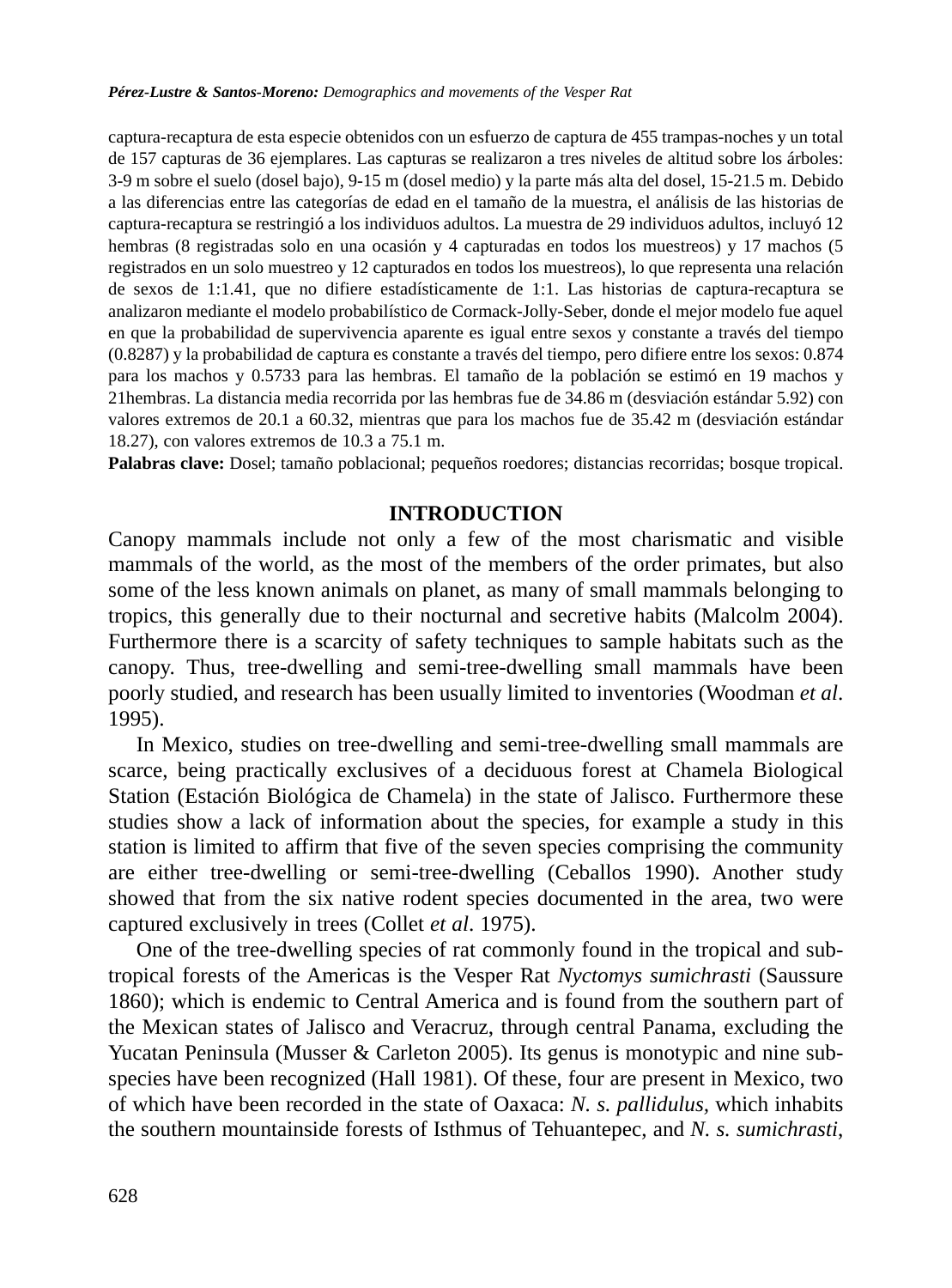which inhabits humid environments in the northern portion of the state (Goodwin 1969). This species is strictly nocturnal (Peña *et al*. 2005), and uses intermediate and upper levels of forest and jungle; thus, it is usually found above 3 m and only rarely descend to the ground (Disney 1968, Emmons 1999). These habits probably explain the scarcity of samples of this species in scientific collections, even in zoologically well known regions (Anthony 1932). Hence, biological data have been derived from incidental observations (Goodwin 1934, Sánchez-Hernández *et al*. 1999, Timm & Vriesendorp 2003), and the knowledge of its reproductive patterns has been derived from relevant observations in captivity (Birkenholtz & Wirtz 1965). Thus, in this study we present some demographic parameters and patterns of movement of *Nyctomys sumichrasti* in a tropical forest in the region known as the Sierra Norte of Oaxaca in the southeastern of Mexico.

# **MATERIAL AND METHODS**

**Study area.** The study was carried out at the site known as El Mameyal (17°40'31.4"N, 96° 19'25.1"W, mean altitude 1042 m a.s.l., Figure 1) in the municipality of Santiago Comaltepec, district of Ixtlán de Juárez, in the region known as the Sierra Norte, in the northern portion of the southeastern Mexican state of Oaxaca. The predominant vegetation is tropical and sub-tropical forest with shrubbery being the secondary vegetation (SEMARNAT, INEGI & UNAM 2000), predominantly from the following families: Araceae, Asteraceae, Cecropiaceae, Fabaceae, Lauraceae, Piperaceae, and Moraceae (Boyle 1996). The dry season is from December to May, with an average precipitation of  $225.53$  mm (SD = 56.34) and an average temperature of  $16.66^{\circ}$ C (SD = 1.90). The rainy season is from June to November, with an average month precipitation of  $670.87$  mm (SD = 110.14) and an average temperature of  $17.07^{\circ}$ C (SD = 0.82) (García García 2007).

**Field data.** Sampling was carried out five nights per month from January to July 2007. Thirteen Sherman folding traps  $(3 \times 3.5 \times 9)$  baited with a mixture of oat flakes and vanilla were set in thirteen trees of a 300 meters long lineal transect, where the separation for eleven trees was 18 meters approximately between them, and 50 meters for the last two due to the conditions resulting of logging. Throughout the study one trap was set in each tree, and depending of tree characteristics these were placed at different heights: 3-9 m above ground (low canopy), 9-15 m (medium canopy) and the highest part of the canopy, 15-21.5 m. Trees were selected that had branches connected to other trees, thus allowing the assumption of greater animal traffic due to the higher number of available routes; additionally, selected trees had certain characteristics that would allow the climbing such as branches that were sufficiently free of lianas and leaves. In order to climb the trees the single-rope technique was employed.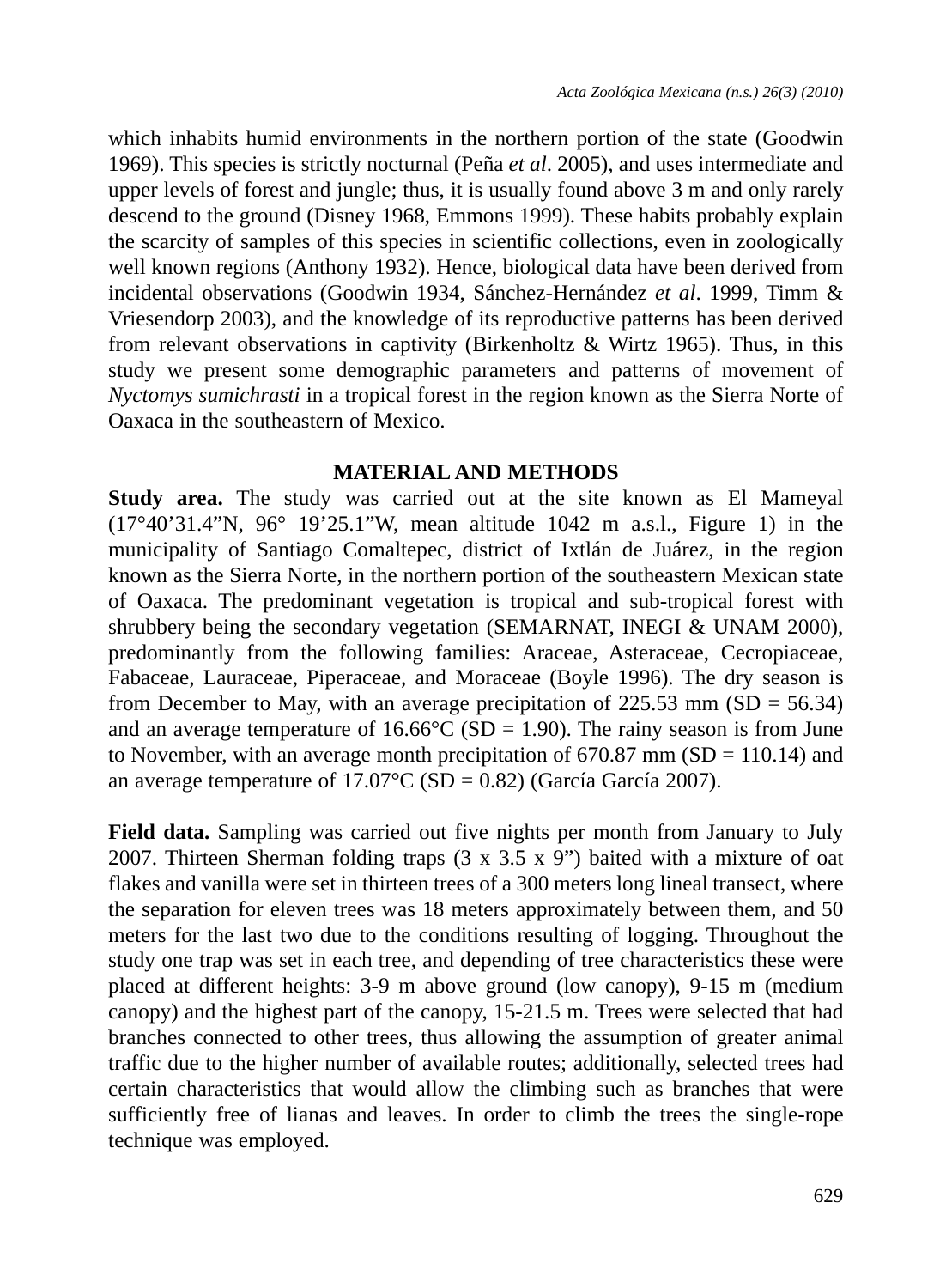*Pérez-Lustre & Santos-Moreno: Demographics and movements of the Vesper Rat* 



**Figure 1.** Geographic location of El Mameyal and main vegetation types of the municipality of Santiago Comaltepec, Oaxaca, Mexico.

The following information was recorded for each specimen captured for the first time: the trap and its location (i.e., transect position and height within the tree); sex; reproductive status (The male were considered active if they possessed descended testicles. The female were considered active if they were either pregnant or lactating, or if they had no hair in the periphery of their nipples), age (juveniles being small with thick, short hair, dark in color, with no evidence of reproductive activity, and adults being large with a vibrant dorsal color, long hair, or evidence of reproductive activity). Each specimen was ear-tagged with a numbered tag type 1005-1 (National Band & Tag Co., USA), and immediately released at the capture site.

**Data analysis.** The capture-recapture histories were analyzed using the probabilistic Cormack-Jolly-Seber (CJS) model (Cormack 1964, Jolly 1965, Seber 1965, 1982, 1986) which includes two parameters: probability of survival (φ) and probability of capture (p), each of which may remain constant or vary either through time (measured as sample periods), or by sex; thus, considering all these possibilities, sixteen models can be constructed (Table 1). The construction of the models and the estimations of parameter values were carried out using MARK 4.0 (Cooch & White 2002) with the nomenclature proposed by Lebreton *et al*. (1992). The selection of the best model was based on a Quasi-likelihood Akaike Information Criterion (QAICc) (Burnham & Anderson 2002). The capture-recapture histories may be affected by other factors besides the probability of survival and capture (extra-binomial variation); thus, the parameters of all the models were adjusted dividing the deviance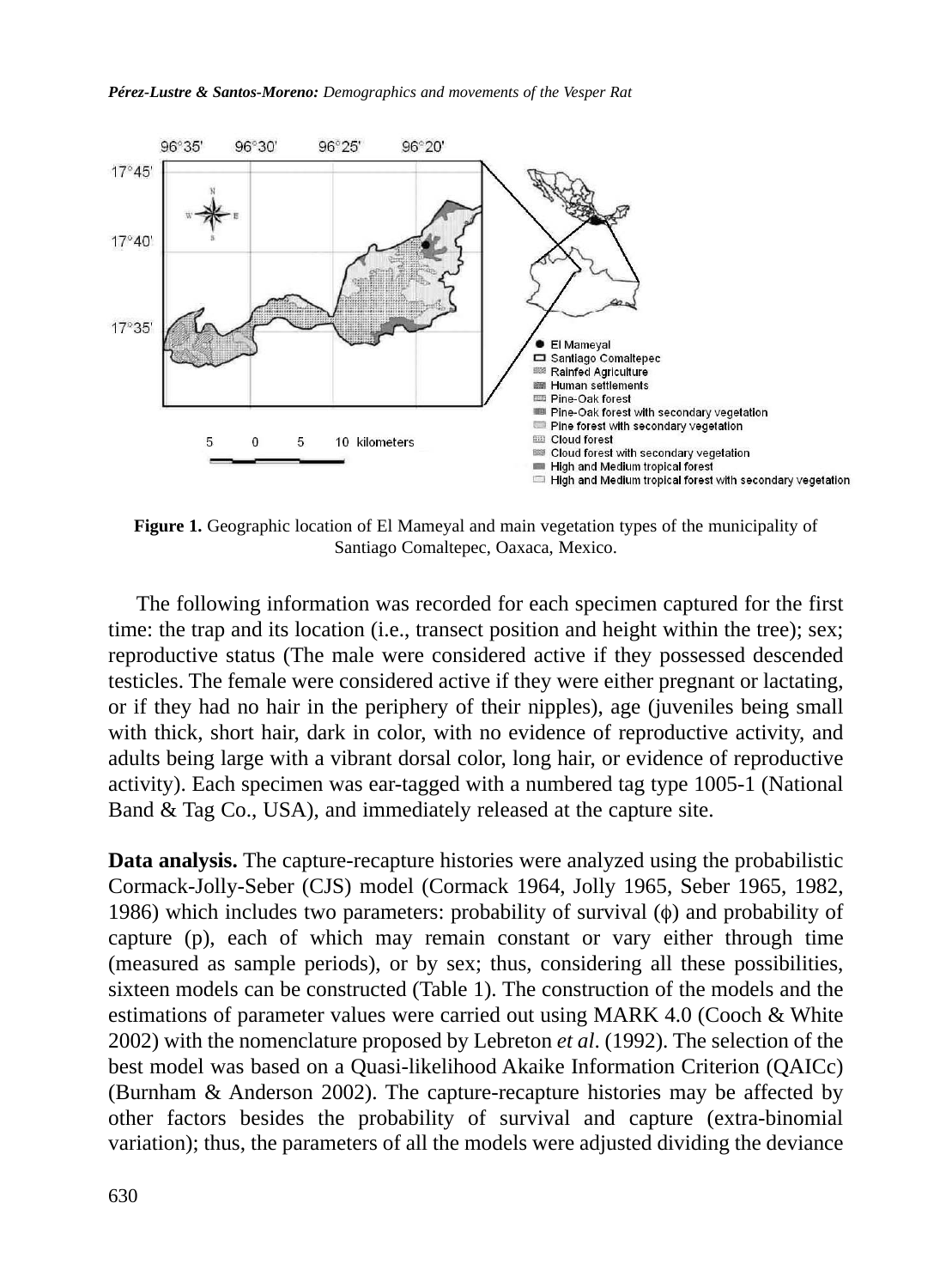of each model (degree of discrepancy between the model and the data) by the average deviance of a simulation with 1000 replications. These replications are carried out so that the only sources of variance are those included in the model (parametric bootstrap, Manly 1997).

The CJS model assumes that the presence of transitory specimens (i.e., those passing through, probably during the process of dispersion and loan) does not affect significantly the survival of the resident population, and that the capture and tagging method does not affect the subsequent probabilities of recapture significantly. Both two assumptions were evaluated using the U-Care program (Choquet *et al*. 2003) which, in contrast to other commonly used programs such as RELEASE (Burham *et al*. 1987), employs algorithms designed to situations with moderate quantities of data, as this study. The population size was calculated as the ratio between the number of individuals captured and the probability of capture, as estimated using the CJS model (Lindenmayer *et al.* 1998). The proportion of males and females was expressed as the number of males for each female. The deviation of this proportion vis-à-vis a 1:1 ratio was analyzed using binomial coefficients test (Zar 1999). The average length of stay, defined as the number of months of observed or inferred presence, was compared between males and females using the Mann-Whitney U-test.

The linear distance was calculated between successive capture sites for each individual, and the monthly averages were compared between males and females using the non-parametric Wilcoxon test. As an additional measurement of movement, recapture frequencies in the same trees where specimens were captured were compared with the number of recaptures in different trees for both males and females using a 2 x 2 contingency table.

### **RESULTS**

From January to June of 2007 a sample effort was undertaken involving 455 trapnights, allowing 159 captures and recaptures, a collection success rate of 18.92%. A total of 36 individuals were captured, of which half of them were captured in low canopy and seven were juveniles. Due to the small sample size of this population stratum, the analysis of population and movement-based characteristics was carried out in relation to the adult specimens only. The sampling was comprised of 12 females and 17 males, with a total of 132 captures and recaptures which represents a collection success rate of 15.71%. Whereas the males remained in the study area for an average of 3.58 months  $(SD = 2.31)$ , the females did so for an average of 2.5  $(SD)$  $= 2.39$ ), though these differences were not statistically significant (Mann-Whitney Utest =  $65$ , P = 0.101). The maximum length of stay was seven months; this was observed or inferred in relation to two males and two females. Additionally, eight females and five males were captured on just one occasion.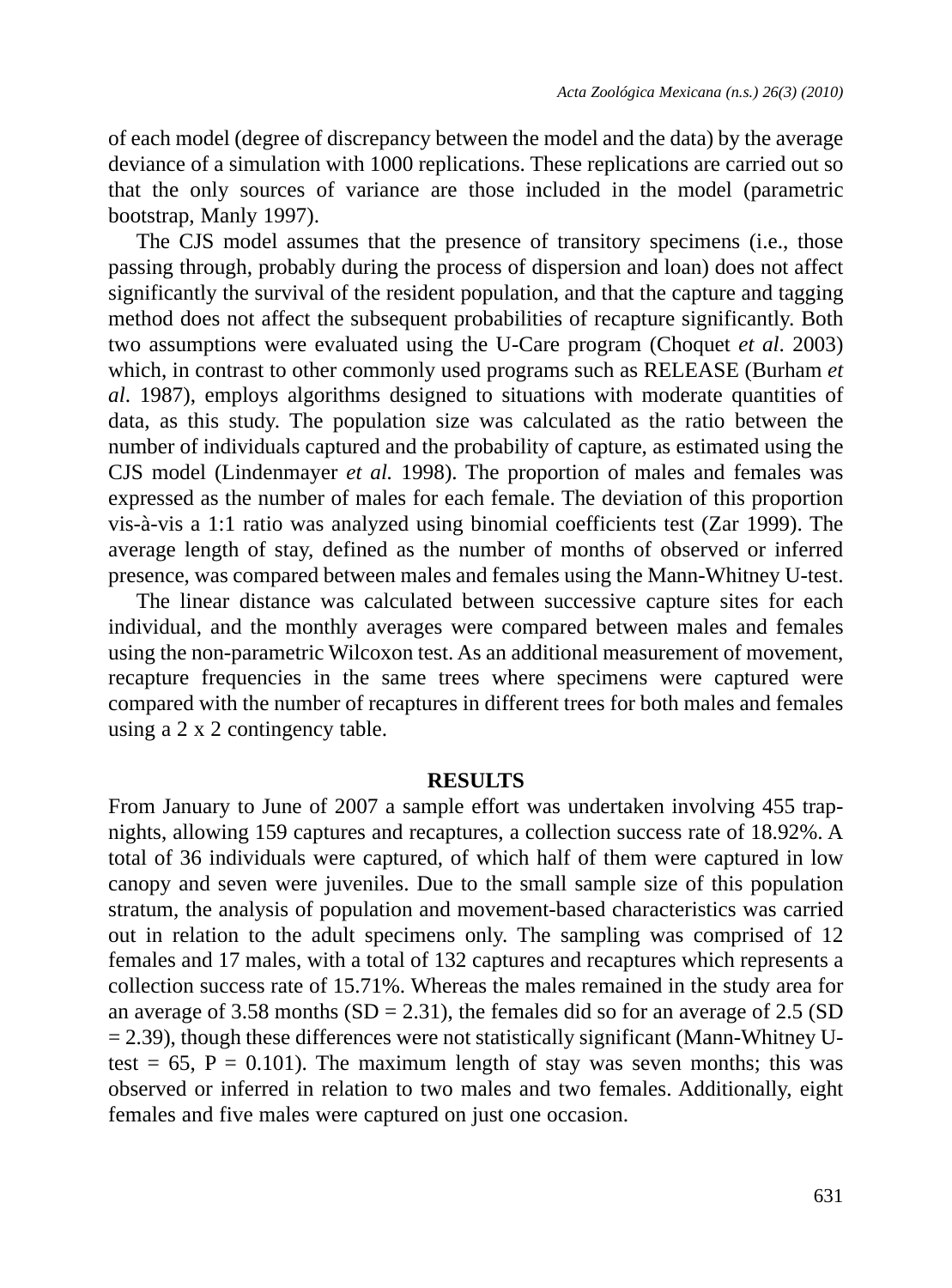Non statistically significant effect was observed in transitory individuals (males  $= 1.4646$ ,  $P = 0.14303$ ; females  $= 1.0588$ ;  $P = 0.28969$ ); nor was a statistically significant effect observed in the collection or tagging methods (males  $= -0.86312$ ,  $P = 0.38807$ ; females = 0,  $P = 1$ ). The best candidate model was the one in which the probability of survival remained constant through time, and was the same for both sexes; likewise, it was the one whose probability of capture was also constant through time, though differed between the sexes  $(\phi, p_s)$  (Table 1). The model's observed deviance was 73.113 with eight freedom degrees and an overdispersion of 9.139. Of the 1,000 replications, 95 showed more deviances than those observed in the model; thus, it could be concluded that the extrabinomial variation in the capture-recapture histories is not statistically significant ( $P = 0.098$ ). On the other hand, the average overdispersion of the simulation replications was 6.640, reason for which the parameters of all the models were adjusted to 1.3764, which is the relationship between the observed overdispersion and the simulation average. Once the parameters were adjusted, the  $(\phi, p_s)$  model continued being the best as it explains better the variations in the capture-recapture histories, outperforming the second best model  $(\phi, p)$  by 207.7%. The probability of survival of adult *N*. *sumichrasti* throughout the seven-month study in El Mameyal was 0.8287 and the probability of male capture was 30% higher than the probability of female capture (Table 2). The estimated adult population size was 40 individuals: 19 males and 21 females, which does not differ significantly from the ratio of 1:1 ( $Z = 0.1583$ ,  $P = 0.8742$ .

Whereas the adult female average distance travelled was  $34.86$  m (SD = 5.92, extremes 20.1-60.32 m), the adult male average distance was  $35.42$  m (SD = 18.27 m, extremes 10.3-75.1 m), though the differences were not statistically significant (Wilcoxon, corrected for ties,  $Z = -0.0848$ ,  $P = 0.9324$ ) the average value for the entire population was  $35.21 \text{ m}$  (SD = 16.91). In contrast, the females were recaptured with significantly greater frequency in the same tree in which they had been captured  $(85.71\%)$  than were the males  $(63.15\%)$  (Chi-square = 5.081, P = 0.0241).

### **DISCUSSION**

The difference in the probability of capture between the males and females can be explained because although the average distances traveled do not differ significantly, when movement is measured as the number of recaptures in trees different from those of capture, the males show significantly higher values. This greater mobility among males has been documented in other rodent species and may be attributed to the active search for females (Santos-Moreno *et al*. 2007).

Fleming (1970) estimated the population size of *N. sumichrasti* in the area of the Panama Canal as being comprised of two (in June) and fifteen (in January). In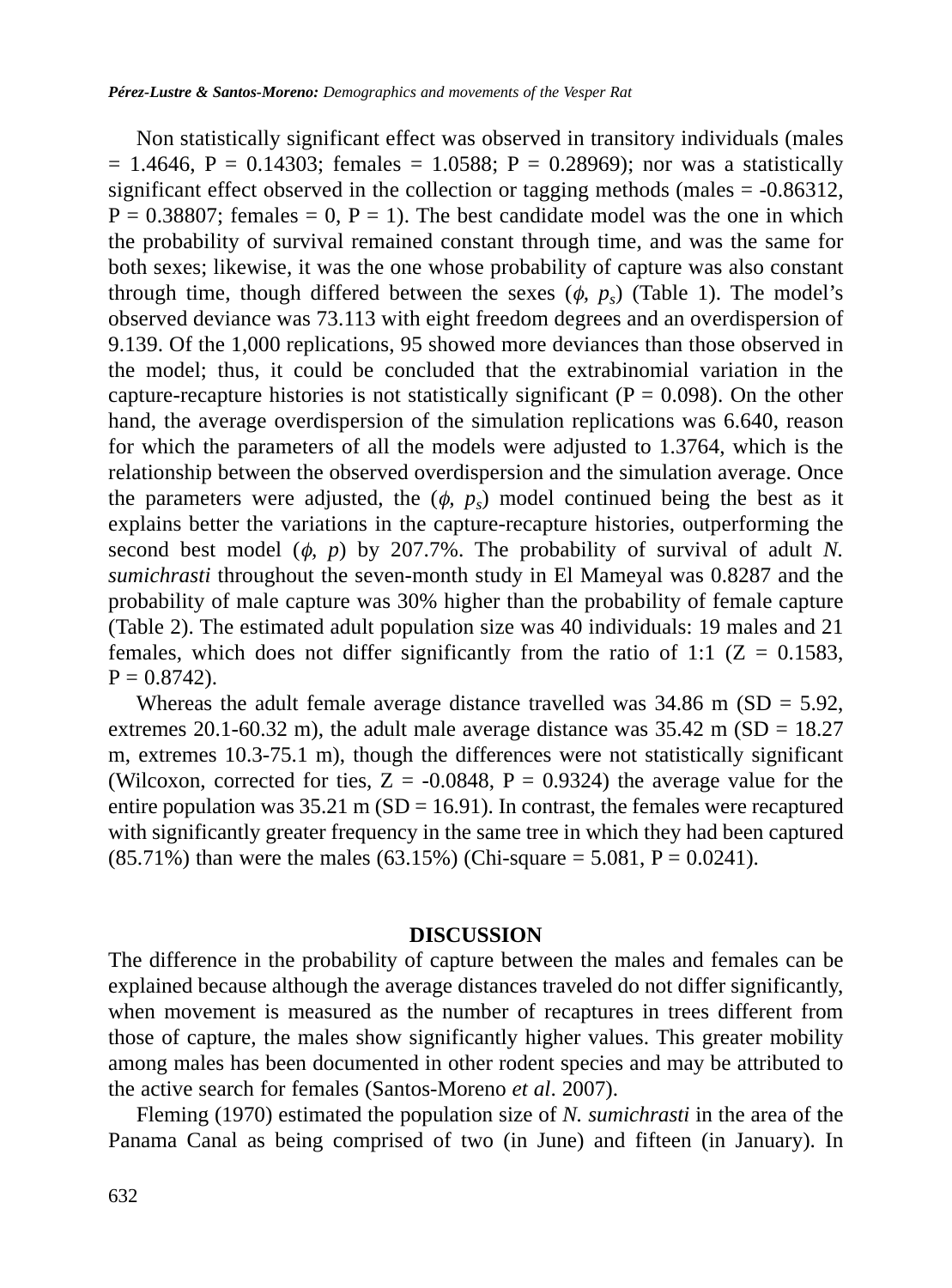**Table 1.** Description of 16 candidate models used to explain the patterns of variation in the capturerecapture histories of *Nyctomys sumichrasti*.  $\phi$  = probability of survival; *p* = probability of capture;  $OAICc$  = corrected Quasi-likelihood Akaike Information Criterion;  $\delta OAICc$  = difference between the respective QAICc model and the saturated model; QAICc weight = relative contribution of the QAICc of the respective models vis-à-vis the QAICc of the entire set of models.

|                                                                  |         |                |                  | Model            | Number of               |           |
|------------------------------------------------------------------|---------|----------------|------------------|------------------|-------------------------|-----------|
| Model                                                            | QAICc   | δQAICc         | QAICc Weight     | Likelihood       | Parameters              | QDeviance |
| $\Phi_{\cdot} p_s$                                               | 93.993  | $\overline{0}$ | 0.38558          | $\mathbf{1}$     | $\overline{\mathbf{3}}$ | 53.119    |
| $\Phi, p$                                                        | 95.455  | 1.461          | 0.18564          | 0.4815           | $\overline{\mathbf{c}}$ | 56.765    |
| $\Phi_{s}p_{s}$                                                  | 95.764  | 1.770          | 0.15911          | 0.4126           | $\overline{4}$          | 52.637    |
| $\Phi_{s} p$                                                     | 97.626  | 3.632          | 0.06271          | 0.1626           | $\overline{\mathbf{3}}$ | 56.751    |
| $\Phi_{t}P_{s}$                                                  | 100.732 | 6.738          | 0.01327          | 0.0344           | 8                       | 47.860    |
| $\Phi_{i}$                                                       | 101.999 | 8.005          | 0.00704          | 0.0183           | $\overline{\tau}$       | 51.681    |
| $\Phi p_i$                                                       | 106.519 | 12.52          | 0.00073          | 0.0019           | 7                       | 56.202    |
| $\Phi_{s} p_{t}$                                                 | 109.060 | 15.066         | 0.00021          | 0.0005           | 8                       | 56.188    |
| $\Phi_{i}p_{i}$                                                  | 112.258 | 18.264         | 0.00004          | 0.0001           | 11                      | 51.195    |
| $\Phi_{\cdot} p_{s \bullet t}$                                   | 114.607 | 20.613         | 0.00001          | $\mathbf{0}$     | 13                      | 47.596    |
| $\Phi_{s\bullet p}p_s$                                           | 116.370 | 22.376         | 0.00001          | $\mathbf{0}$     | 14                      | 46.222    |
| $\varPhi_{s\bullet p}p$                                          | 116.415 | 22.421         | 0.00001          | $\mathbf{0}$     | 13                      | 49.404    |
| $\Phi_{s}$ $p_{s}$                                               | 117.650 | 23.656         | $\boldsymbol{0}$ | $\boldsymbol{0}$ | 14                      | 47.503    |
| $\varPhi_{\scriptscriptstyle p}p_{s\bullet\scriptscriptstyle l}$ | 122.202 | 28.208         | $\boldsymbol{0}$ | $\mathbf{0}$     | 17                      | 41.921    |
| $\Phi_{s\bullet p} p_i$                                          | 129.179 | 35.185         | $\bf{0}$         | $\bf{0}$         | 17                      | 48.899    |
| $\Phi_{s\bullet p} p_{s\bullet t}$                               | 140.296 | 46.30          | $\boldsymbol{0}$ | $\mathbf{0}$     | 22                      | 40.254    |

comparison, the estimations obtained in El Mameyal seem high (Table 2); this may be due to at least in part the fact that, although Fleming (1970) also utilized capturerecapture methods, the estimate of the population size was obtained with an enumeration method similar to the Minimum Number Known Alive (Krebs 1966), which, unlike probabilistic models, underestimates this parameter (Nichols & Pollock 1983, Menkens & Anderson 1988, Santos-Moreno *et al.* 2007).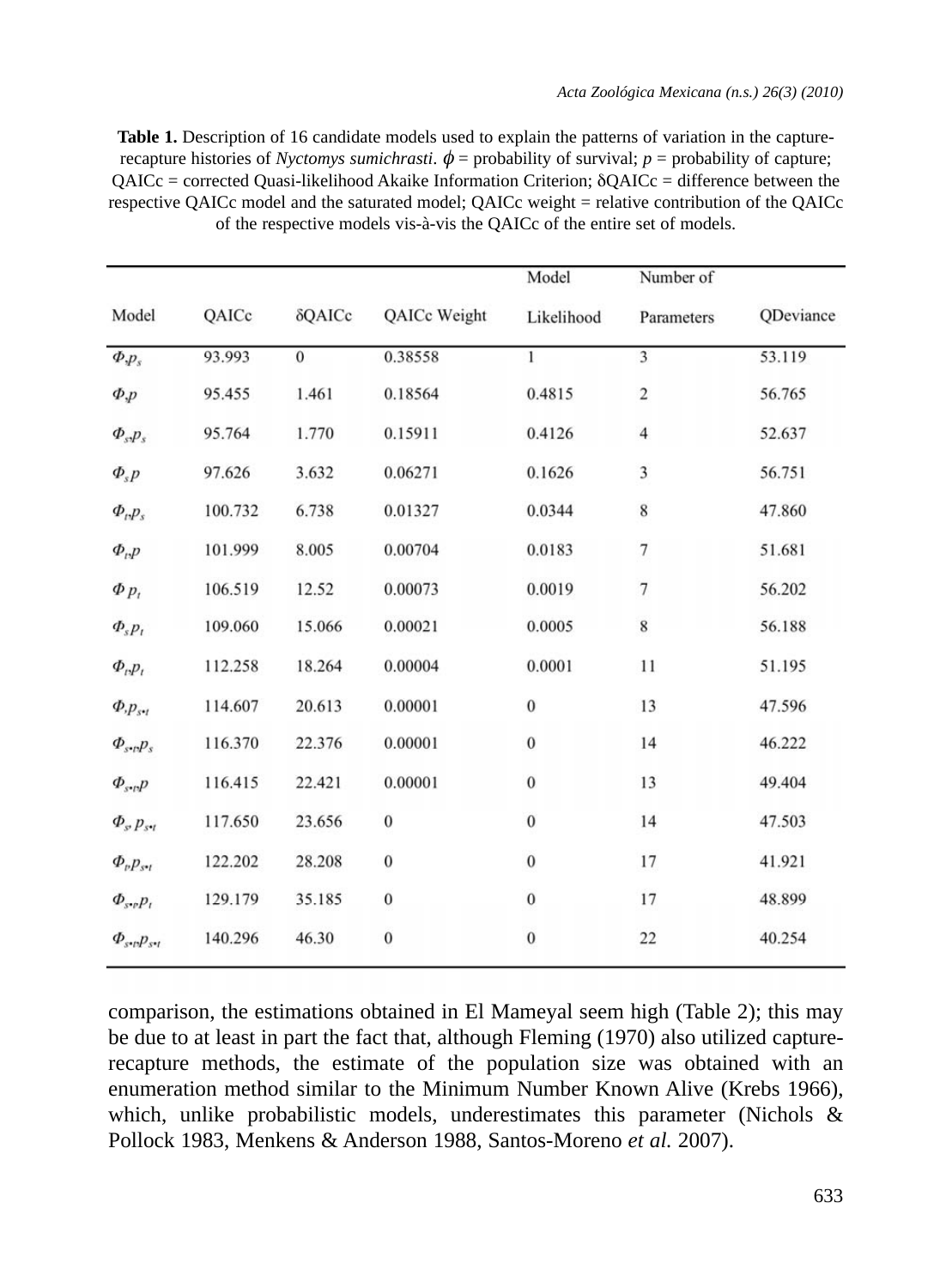*Pérez-Lustre & Santos-Moreno: Demographics and movements of the Vesper Rat* 

| <b>Parameter</b> | <b>Estimate</b> | <b>Standard Error</b> |
|------------------|-----------------|-----------------------|
| Φ                | 0.8287          | 0.0547                |
| $P_{Males}$      | 0.8740          | 0.0691                |
| $P_{Female}$ S   | 0.5733          | 0.1454                |
| $n_{Males}$      | 17              | - -                   |
| $n_{Females}$    | 12              | - -                   |
| $N_{Males}$      | 19              | - -                   |
| $N_{Females}$    | 21              | - -                   |

**Table 2.** Probability of survival  $(\phi)$ , probability of capture  $(p)$ , sample size  $(n)$ , and estimate of the adult population size  $(N)$  of *Nyctomys sumichrasti* according to the model  $\phi$ ,  $p_s$ .

As for the age structure, and in contrast to the observed difference in El Mameyal, where juvenile specimens were not very abundant, in Nicaragua the five recognized age categories were represented in equal proportions in the population (Genoways  $\&$ Jones 1972). These authors proposed that this pattern of a high proportion of juveniles and sub-adults is probably due to the high survival rates because the dense vegetation of the area minimizes the probability of depredation. In the population of El Mameyal, juveniles and sub-adults represented only 19.4% of the captured individuals and although the sample size does not allow us to estimate the survival rate of the age stratum, its low presence in the sampling probably reflects precisely this (i.e., a low survival rate). The study area's vegetation shows evidence of having experienced considerable impact mainly due to logging; thus, the canopy is not very dense. These results appear to confirm the hypothesis that the vegetation cover is a factor that influences the depredation rate of *N. sumichrasti*, particularly towards juveniles, as their ability to detect and avoid predators is lower than that of adults (Webster & Webster 1971, Dickman *et al*. 1991); moreover, adults generally occupy safer spaces with dense vegetation, where the risk of falling prey to raptors is lower than in open areas (Koivunen *et al*. 1996). The male-female ratio of 1:1 observed in El Mameyal was observed in Nicaragua as well (Genoways & Jones 1972).

Pattern of movements match with previous observations of *N. sumichrasti* in Mexico, indicating that this species is strictly tree-dwelling, though samples in northeastern Nicaragua were collected on the ground at the base of trees (Genoways & Jones 1972). Whereas other studies documented captures at heights between 0.7 and 3 m (Lawlor 1969, Collett *et al*. 1975, Ceballos 1990, Sánchez-Hernández *et al*. 1999), more than 46% of the captures in El Mameyal were between 9 and 21 m. There are at least two factors that may be able to explain these differences: the fact that in this study the traps were set by climbing the trees with ropes which allowed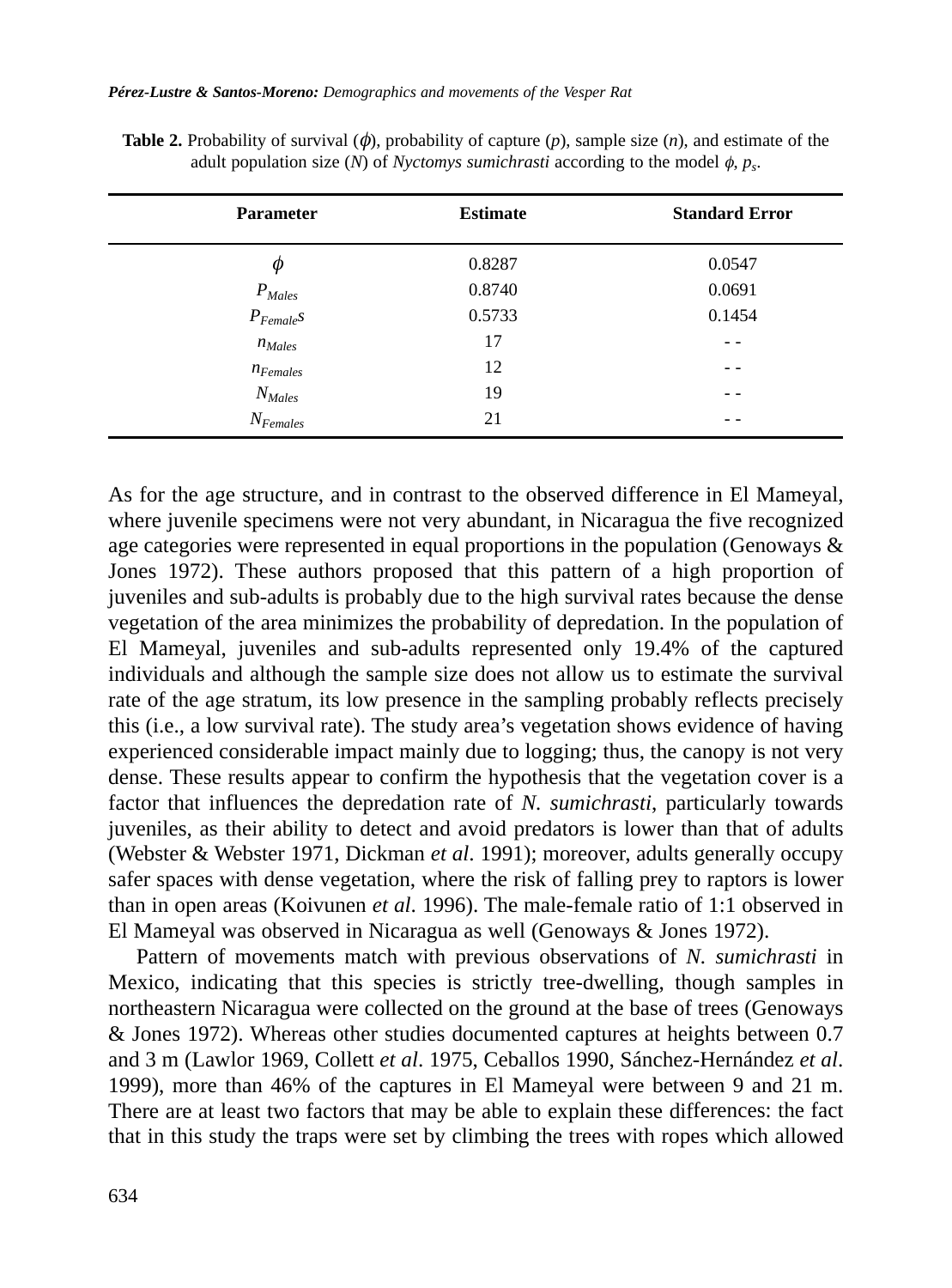access to much higher locations than those accessible by ladder, the most common method employed in other studies. On the other hand, it is likely that vertical stratification depends on the number of species of which the community is comprised. For example, in Nicaragua, *N. sumichrasti* was observed co-existing with at least thirteen other species of small mammals and, as proposed, this may be due to the use of the third dimension (arboreal); that is, the movement of *N. sumichrasti* appears to be restricted, specifically, to lower strata vegetation usually heights of 10 to 20 feet (Genoways & Jones 1972). In contrast, in another part of Nicaragua where *N. sumichrasti* is found in the same habitat only with *Ototylomys phyllotis* (its closest ecological counterpart), *N. sumichrasti* is restricted to the higher tree levels, at heights usually greater than 10 feet, while *O. phyllotis* usually forages on lianas and branches below the area of activity of *N. sumichrasti* (Lawlor 1969). In El Mameyal, *N. sumichrasti* was captured in trees along with *Reithrodontomys sumichrasti*, *Peromyscus aztecus*, *Marmosa mexicana,* and *Tylomys nudicaudus*, but only the first one of these species was abundant; in fact, it proved to be the most abundant of species throughout the study. Demonstrating a competitive interaction between *N. sumichrasti* and *R. sumichrasti*, as well as demonstrating the effects of vertical stratification, would require further studies.

Some studies undertaken in communities with temperate climates indicate that vertical stratification as a mechanism that facilitates the co-existence of various species is not exclusive of tropical regions. For example, in syntopic areas of the *Peromyscus maniculatus* and *P. leucopus* inter-specific competition is reduced, allowing the coexistence of both species (Smith & Speller 1970, Meserve 1977, Barry *et al*. 1984).

Whereas Fleming (1970) in Panama observed that an adult male *N. sumichrasti* traveled an average distance 1.5 times greater than that of two females (68.5 m and 45.2 m, respectively), in El Mameyal the distances traveled by both males and females were statistically equal, these differences could be attributed to the small sample size from which Fleming (1970) obtained his estimates. The value of 35.21 m as an average distance traveled by adult *N. sumichrasti* is probably an underestimate, as estimations obtained from trapping are usually smaller than those obtained with more precise techniques, such as radio-telemetry (Sáenz 1999, Ribble *et al*. 2002). Although the movements of very few species with tree-dwelling or semitree-dwelling habits have been studied, the observed values of adult *N. sumichrasti* are similar to those observed in other rodent species of similar size and habits in tropical and subtropical environments, such as X*enomys nelsoni*, though in relation to this last species, the males have been shown to travel double the distance of females (Ceballos 1989), and *Peromyscus perfulvus*, whose males and females were shown to travel a maximum distance of 67 m and 36 m, respectively (Schnell *et al*. 2008).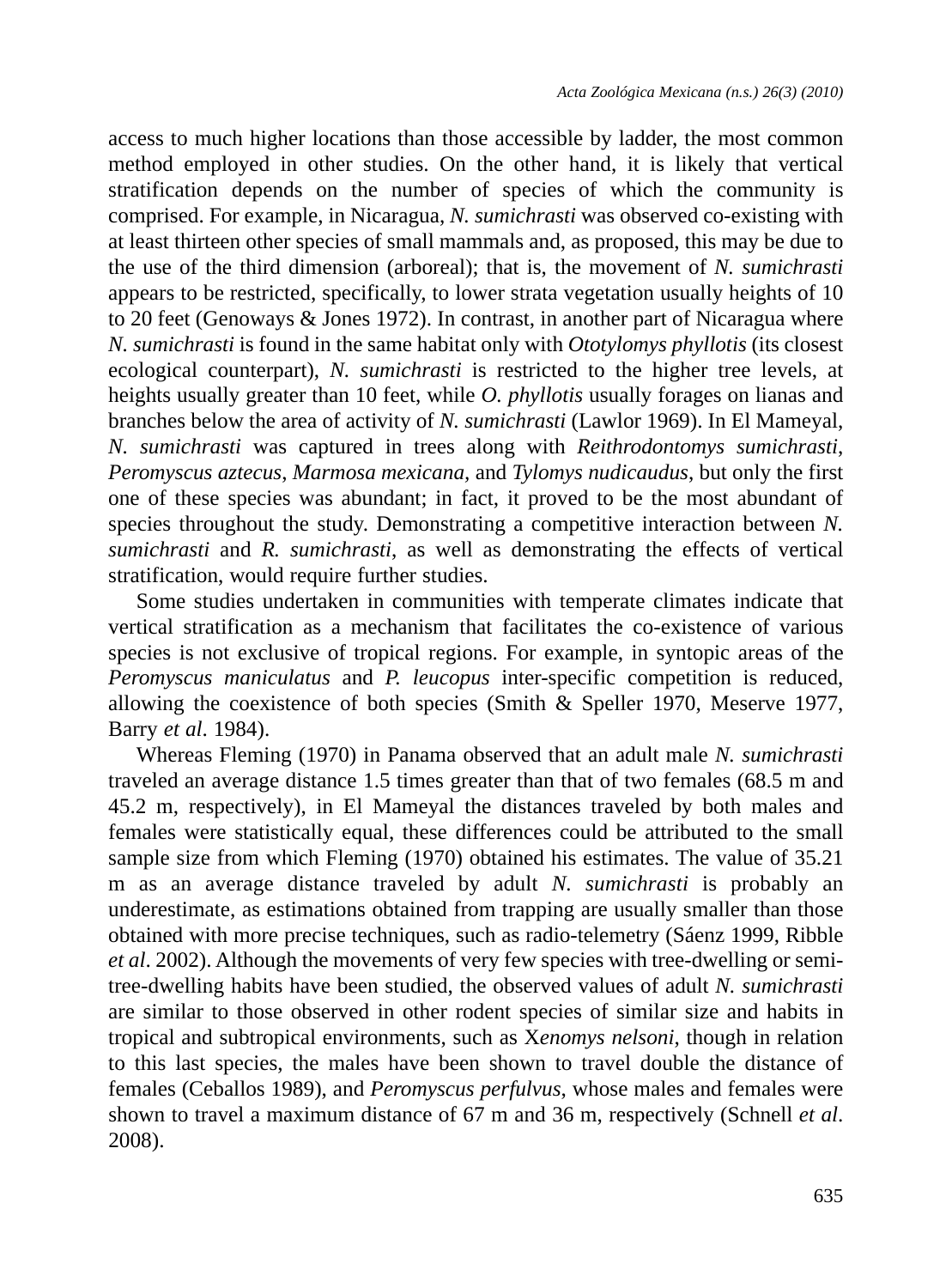**ACKNOWLEDGMENTS**. This project was financial supporting by Instituto Politécnico Nacional of Mexico (grants SIP-20070826 and SIP-20080431 to A. Santos-M.). The authors would also like to thank the local (municipal) authorities of Santiago Comaltepec for the available facilities. A. Alfaro E. revised preliminary versions of this document, and J. L. García-García and A. E. Hernández Cruz provided invaluable field support. Silvia Hernández B. and an anonymous reviewer provided valuable suggestions and comments.

#### **LITERATURE CITED**

**Anthony, H.E.** 1932. A new genus of rodents from Yucatan. *American Museum Novitates,* 586:1-3.

- **Barry, R.E., Jr., M.A: Botje & L.B. Grantham**. 1984. Vertical Stratification of *Peromyscus leucopus* and *P. maniculatus* in Southwestern Virginia. *Journal of Mammalogy,* 65:145-148.
- **Birkenholtz, D.E. & W.O. Wirtz.** 1965. Laboratory observations on the vesper rat. *Journal of Mammalogy,* 46:181-189.
- **Boyle, B.L.** 1996. *Changes on altitudinal and latitudinal gradients in Neotropical montane forest*. Ph. D. Thesis. Washington University. USA.
- **Burnham, K.P., D.R. Anderson, G.C. White, C. Brownie & K.H. Pollock.** 1987. Design and analysis methods for fish survival experiments based on release-recapture. *American Fisheries Society Monographs,* 5:1-436.
- **Burnham, K.P. & D.R. Anderson.** 2002. *Model selection and inference –A practical informationtheoretic approach*. Springer-Verlag, New York.
- **Ceballos, G.** 1989. *Population and community ecology of small mammals in a tropical deciduous forest in western Mexico*. Ph. D. Thesis, University of Arizona, Tucson, USA.
- **Ceballos, G.** 1990. Comparative natural history of small mammals from tropical forests in western Mexico*. Journal of Mammalogy,* 71 263-266.
- **Choquet, R., A.M. Reboulet, R. Pradel, O. Gimenez & J.D. Lebreton.** 2003. *User's manual for U-Care, Utilities–CApture-REcapture*, V2.02, CEFE/CNRS, Montpellier (ftp://ftp.cefe.cnrs.fr/ biom/U-CARE).
- **Collett, S.F., C. Sanchez, K.A. Shum, Jr., W.R. Teska & R.H. Baker.** 1975. Algunas características poblacionales demográficas de pequeños mamíferos en dos hábitats mexicanos. *Anales del Instituto de Biología, Universidad Nacional Autónoma de México, Serie Zoología,* 1:101-124.
- **Cooch, E. & G. White.** 2002. *Program MARK. Analysis of data from marked individuals. A gentle introduction*. 2d. ed. Ithaca, New York.
- **Cormack, R.M.** 1964. Estimates of survival from the sighting of marked animals*. Biometrika,* 51:429- 438.
- **Dickman, C.R., M. Predavec & A. J. Lynam.** 1991. Differential predation of size and sex classes of mice by the barn owl, *Tyto alba. Oikos,* 62:67-76.
- **Disney, R.H.L.** 1968. Observations on a zoonosis: leishmaniasis in British Honduras. *The Journal of Applied Ecology,* 5:1-59.
- **Emmons, L.E.** 1999. *Neotropical rainforest mammals*. 2d. ed. The University of Chicago Press, Chicago.
- **Fleming, T.H.** 1970. Notes on the rodent faunas of two Panamanian forests. *Journal of Mammalogy,* 51:473–490.
- **García García, J.L.** 2007. *Estructura poblacional del murciélago* Dermanura tolteca *(Saussure, 1860) en el Municipio de Santiago Comaltepec, Oaxaca*. M. Sc. Thesis, Instituto Politécnico Nacional de México, Oaxaca, México.
- **Genoways, H. & J.K. Jones, Jr.** 1972. Variation and ecology in a local population of the vesper mouse (*Nyctomys sumichrasti*). *Occasional Papers of the Museum, Texas Tech University,* 9:1-22.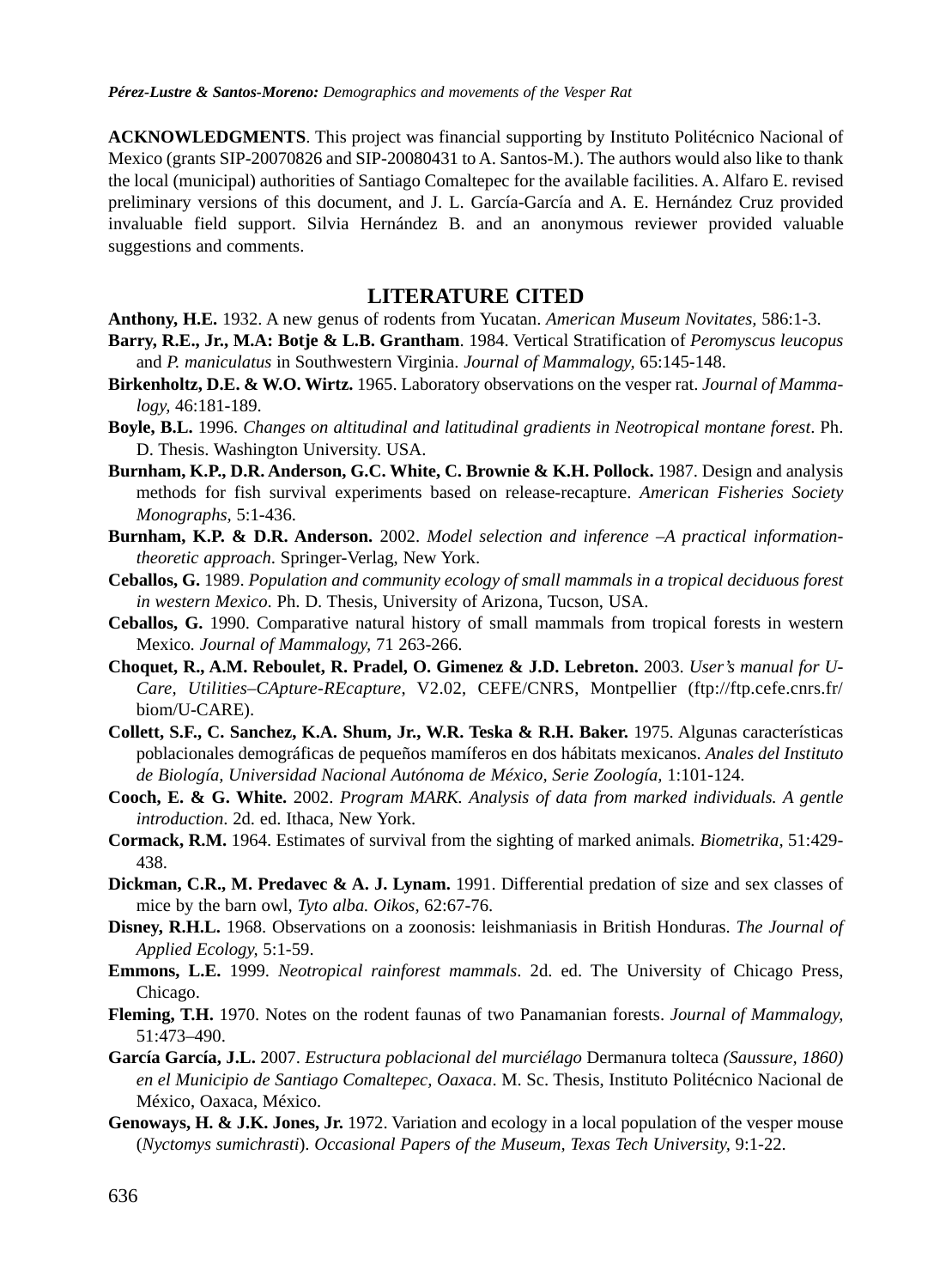- **Goodwin, G.G.** 1934. Mammals collected by A.W. Anthony in Guatemala, 1924-1928. *Bulletin of the American Museum of Natural History,* 68:1-60.
- **Goodwin, G.G.** 1969. Mammals from the state of Oaxaca, Mexico, in the American Museum of Natural History. *Bulletin of the American Museum of Natural History,* 141:1-269.
- **Hall, E.R.** 1981. *The mammals of North America*. Vol. 1 and II. John Wiley and Sons, New York
- **Jolly, G.M.** 1965. Explicit estimates from capture-recapture data with both death and immigrationstochastic model. *Biometrika,* 52:225-247.
- **Koivunen, V., E. Korpimaki & H. Hakkarainen.** 1996. Differential avian predation on sex and size classes of small mammals: doomed surplus or dominant individuals?. *Annales Zoologici Fennici,* 33:293-301.
- **Krebs, C.J.** 1966. Demographic changes in fluctuating populations of *Microtus californicus*. *Ecological Monographs,* 36:239-73.
- **Lawlor, T.E.** 1969. A systematic study of the rodent genus *Ototylomys*. *Journal of Mammalogy,* 50:28- 42.
- Lebreton, J.-D., K.P. Burnham, J. Clobert & D.R. Anderson. 1992. Modeling survival and testing biological hypotheses using marked animals: a unified approach with case studies. *Ecological Monographs,* 62:67-118.
- **Lindenmayer, D.B., R.C. Lacy & K.L. Viggers.** 1998. Modeling survival and capture probabilities of the mountain brushtail possum (*Trichosurus caninus*) in the forests of southeastern Australia using trap-recapture data. *Journal of Zoology,* 245:1-13.
- **Malcolm, J.R.** 2004. Ecology and conservation of canopy mammals. Pp. 297–331. *In*: M.D. Lowman, N.M. Nadkarni and H.B. Rinker (Eds.). *Forest canopies*. 2nd. ed. Academic Press, New York:
- **Manly, B.F.J.** 1997. *Randomization, bootstrap and Monte Carlo methods in biology.* 2d. ed. Chapman & Hall/CRC, New York.
- **Menkens, G.E., Jr. & S.H. Anderson.** 1988. Estimation of small mammal population size. *Ecology,* 69:1952-1959.
- **Meserve, P.L.** 1977. Three-dimensional home ranges of cricetid rodents. *Journal of Mammalogy.* 58:549-558.
- **Musser, G.G. & M.D. Carleton.** 2005. Super family Muroidea. Pp. 894-1531. *In*: D.E. Wilson.and D.M. Reeder (Eds.). *Mammal Species of the World*. Johns Hopkins University Press, Baltimore.
- **Nichols, J.D. & K.H. Pollock.** 1983. Estimation methodology in contemporary small mammal capturerecapture studies. *Journal of Mammalogy,* 64:256-261.
- **Peña, L.A., Y. Domínguez & B. Hernández.** 2005. *Nyctomys sumichrasti* (Saussure, 1860). Pp. 701- 702. *In*: G. Ceballos and G. Oliva (Eds.). *Los mamíferos silvestres de México*. Fondo de Cultura Económica and Comisión Nacional para el Conocimiento y Uso de la Biodiversidad. México, D. F.
- **Ribble, D.O., A.E. Wurtz, E.K. Mcconnell, J.J. Buegge & K.C. Welch, Jr.** 2002. A comparison of home ranges of two species of *Peromyscus* using trapping and radiotelemetry data. *Journal of Mammalogy,* 83:260-266.
- **Sáenz, J.C.** 1999. Movimientos y selección de microhabitat de una rata arborícola *Ototylomys phyllotis* (Rodentia: Muridae) en un bosque seco tropical. *Brenesia,* 52*:*61-64.
- **Sánchez-Hernández, C., M.L. Roméro-Almaraz, R.D. Owen, A. Núñez-Garduño & R. López-Wilchis.** 1999. Noteworthy records of mammals from Michoacán, Mexico. *The Southwestern Naturalist,* 44:231-235.
- **Santos-Moreno, A., M.A. Briones-Salas & R. López-Wilchis.** 2007. Diferencias en algunos parámetros demográficos de *Oryzomys chapmani* (Rodentia: Muridae) asociadas a tres estados sucesionales de bosque mesófilo de montaña en Oaxaca, México. *Acta Zoológica Mexicana (nueva serie),* 23:123-137.